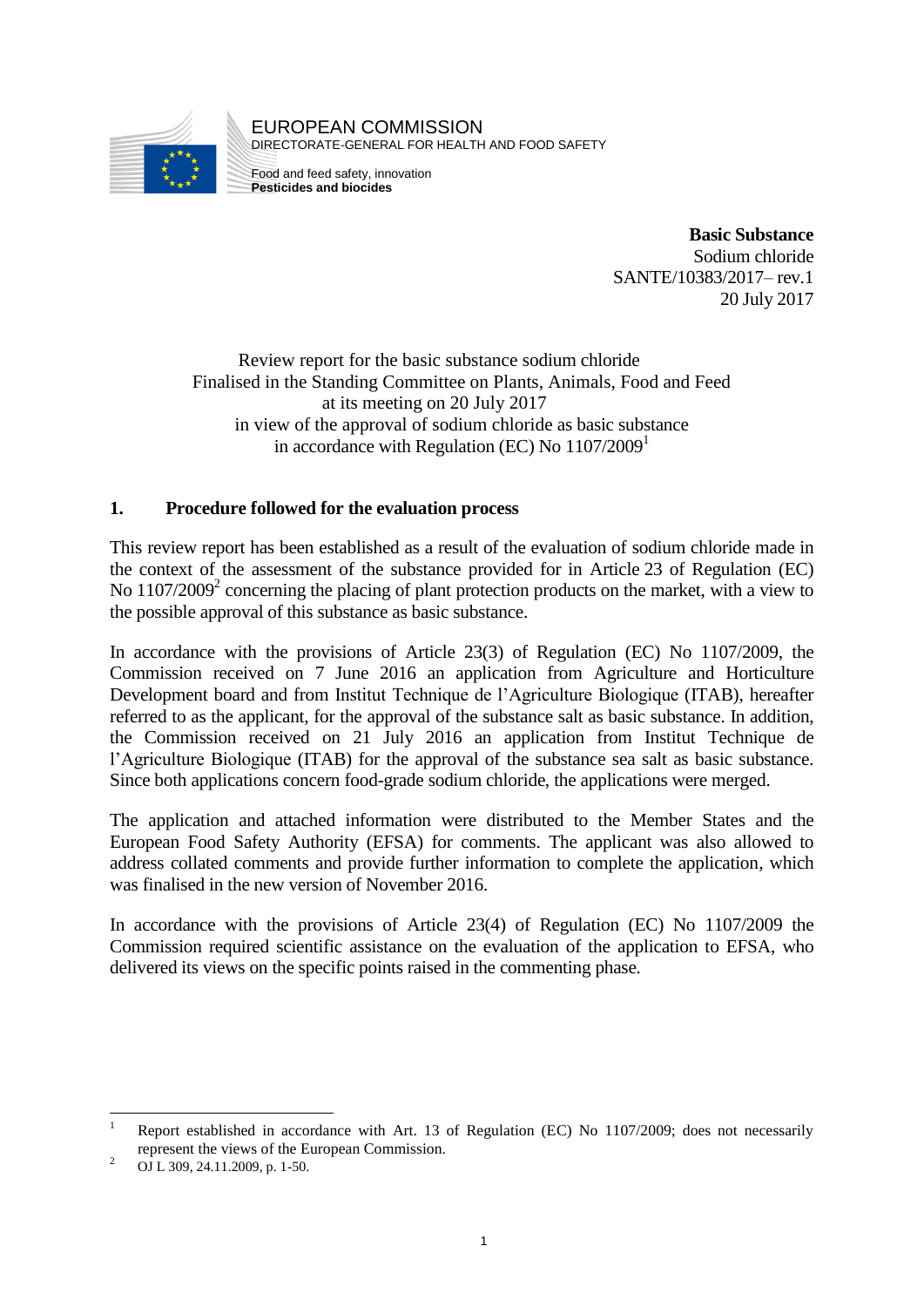EFSA submitted to the Commission the results of its work in the form of a technical report for sodium chloride on 20 January  $2017<sup>3</sup>$ .

The Commission examined the application, the comments by Member States and EFSA and the EFSA Technical report on the substance together with the additional information and comments provided on it by the applicant, before finalising the current draft review report, which was referred to the Standing Committee on Plants, Animals, Food and Feed for examination. The draft review report was finalised in the meeting of the Standing Committee of 20 July 2017.

The present review report contains the conclusions of the final examination by the Standing Committee. Given the importance of the EFSA technical report, and the comments and clarifications submitted (background document C), all these documents are also considered to be part of this review report.

## **2. Purposes of this review report**

This review report, including the background documents and appendices thereto, has been developed in support of the **Commission Implementing Regulation (EU) 2017/1529<sup>4</sup>** concerning the approval of sodium chloride as basic substance under Regulation (EC) No 1107/2009.

The review report will be made available for public consultation by any interested parties.

Without prejudice to the provisions of Regulation (EC) No  $178/2002^5$ , in particular with respect to the responsibility of operators, following the approval of sodium chloride as basic substance, operators are responsible for using it for plant protection purposes in conformity with the legal provisions of Regulation (EC) No 1107/2009 and with the conditions established in the sections 4, 5 and Appendixes I and II of this review report.

EFSA will make available to the public all background documents and the final Technical Report of EFSA, as well as the application without the Appendixes and excluding any information for which confidential treatment is justified in accordance with the provisions of Article 63 of Regulation (EC) No 1107/2009.

Products containing exclusively one or more basic substances do not require authorisation in line with derogation set under Article 28 of Regulation (EC) No 1107/2009. As a consequence, no further assessment will be carried out on such products. However, the Commission may review the approval of a basic substance at any time in conformity with the provisions of Article 23(6) of Regulation (EC) No 1107/2009.

 $\frac{1}{3}$ EFSA (European Food Safety Authority), 2017. Technical report on the outcome of the consultation with Member States and EFSA on the basic substance application for (sea) salt (sodium chloride) for use in plant protection as fungicide and insecticide. EFSA supporting publication 2017:EN-1172. 56 pp.

<sup>4</sup> OJ L 232, 8.9.2017, p. 1.

<sup>5</sup> OJ L 31, 1.2.2002 p. 1-24 - Regulation (EC) No 178/2002 of the European Parliament and of the Council of 28 January 2002 laying down the general principles and requirements of food law, establishing the European Food Safety Authority and laying down procedures in matters of food safety.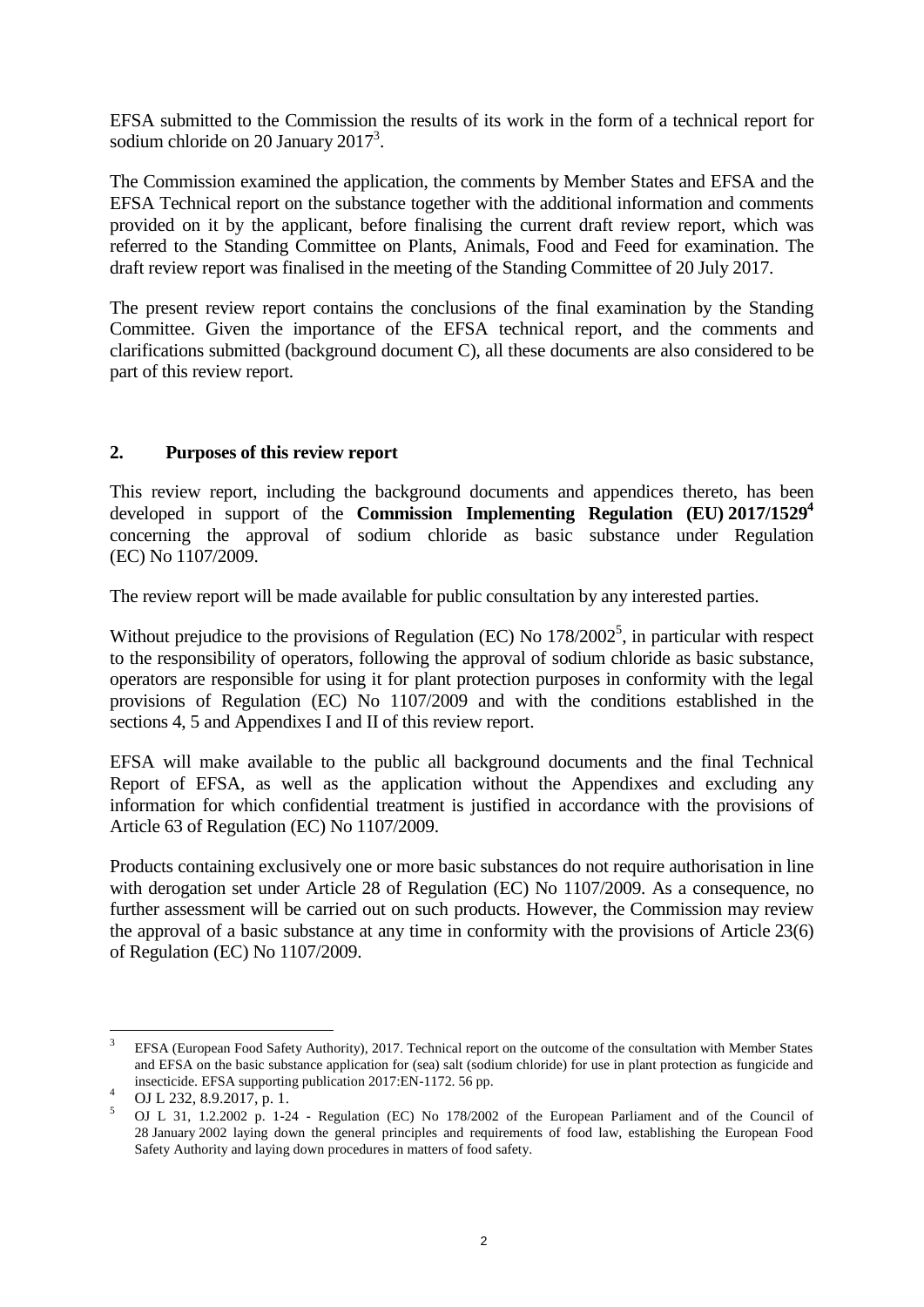## **3. Overall conclusion in the context of Regulation (EC) No 1107/2009**

The overall conclusion based on the application, including the results of the evaluation carried out with the scientific assistance of EFSA, is that there are clear indications that it may be expected that sodium chloride fulfils the criteria of Article 23.

Sodium chloride fulfils the criteria of a 'foodstuff' as defined in Article 2 of Regulation (EC) No 178/2002.

Considering the EFSA conclusions on the basic substance application for sodium chloride, the rate of application and the conditions of use which are described in detail in Appendix I and II, it is concluded that the use of sodium chloride would not lead to concerns for human health. Furthermore, the conditions of use are not expected to lead to the presence of residues of concern in food or feed commodities.

Sodium chloride does not have an inherent capacity to cause endocrine disrupting (according to the interim criteria in Regulation (EC) No 1107/2009), neurotoxic or immunotoxic effects and is not predominantly used for plant protection purposes but nevertheless is useful in plant protection as a granule or in a product consisting of the substance and water. Finally, it is not placed on the market as a plant protection product.

It can be concluded that the substance has neither an immediate or delayed harmful effect on human or animal health nor an unacceptable effect on the environment when used in accordance with the supported uses as described in Appendix II.

In fact, these indications were reached within the framework of the uses which were supported by the applicant and mentioned in the list of uses supported by available data (attached as Appendix II to this review report) and therefore, they are also subject to compliance with the particular conditions and restrictions in sections 4 and 5 of this report.

Extension of the use pattern beyond those described above will require an evaluation at Community level in order to establish whether the proposed extensions of use can still satisfy the requirements of Article 23 of Regulation (EC) No 1107/2009.

The following points were considered as open by EFSA (2017) for sodium chloride, followed by the reason why the risk is considered negligible:

*● The information in the application has not addressed the potential for negative impacts on soil fertility / soil structure / crop safety from all the uses requested or on plant germination in compost derived from mushroom production that is subsequently used as growing media or spread on agricultural / horticultural land.*

According to the intended use as fungicide on vines, the maximum amount of sodium chloride applied per year is 6 kg/ha. The predicted initial environmental concentrations in soil due to this application are estimated to be  $4 \text{ mg/kg}^6$ . This represents only a fraction of the naturally occurring levels in agricultural soil, which are reported to be in the range of 0,15-25 g/kg with a median of 5 g/kg<sup>7</sup>. For chloride a median of 108 mg/kg is reported for

 $\frac{1}{6}$ Initial PECsoil calculated using SFO degradation kinetics, one application of 6 kg/ha, 50% crop interception.

<sup>7</sup> Bowen (1979), Environmental chemistry of the elements. Academic press, London.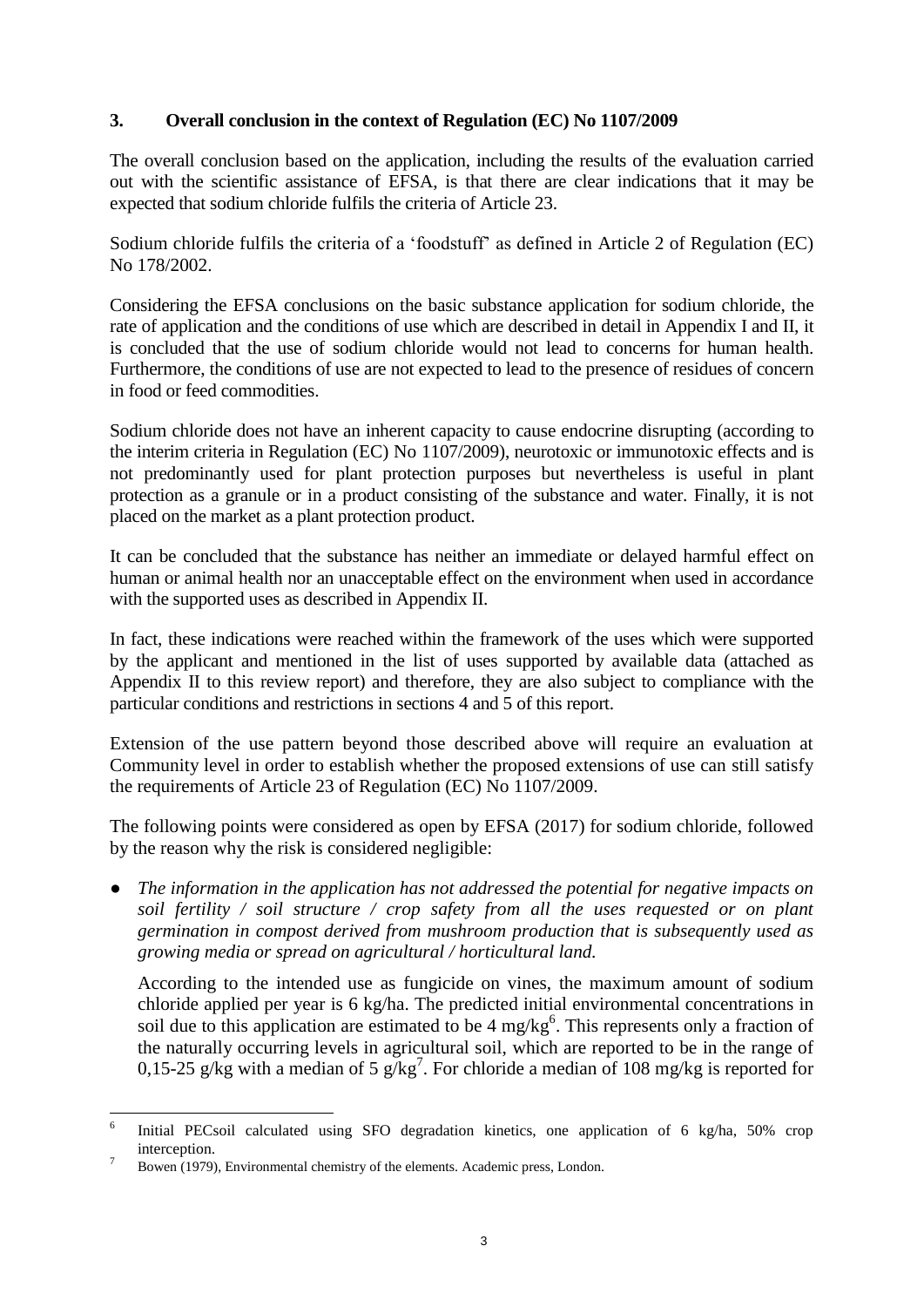UK soils<sup>8</sup>. However, potential adverse effects of applying sodium chloride on the soil depend highly on local conditions, such as soil and ground water salinity, mineral content of irrigation water and potential for mineral leaching. It is therefore appropriate to include a recommendation that farmers take stock of these conditions before applying sodium chloride for plant protection purposes to ascertain that use of sodium chloride would not have an unacceptable impact on soil fertility and structure.

With regard to the spreading of sodium chloride treated growth substrate on horticultural land, the amount applied (0,03 g/kg substrate) is negligible compared to the total amount of mineral salts naturally present in the soil.

- *● The potential effects on the soil organisms following the exposure to (sea) salt still need to be addressed for all uses. For the use on grapevine the information available in the application is considered as not sufficient to address the risk for non-target organisms with the exception of biological methods of sewage treatment.* 
	- For the intended use in vines:

Sodium chloride is an essential nutrient for birds and mammals. LD50 values for birds and mammals range in the order of grams per kg body weight<sup>9</sup>. The amount and frequency of application would not lead to exposure of such levels. Therefore, the risk to birds and mammals is considered to be low.

Considering the low predicted environmental concentrations in soil estimated for the use of sodium chloride for plant protection purposes (4 mg/kg), compared to the naturally present background levels of total mineral salts and compared to the NOEC for the rainworm *Eisenia foetida* (3507 mg/kg soil)<sup>8</sup> and the predatory soil mite Hypoaspis aculeifer (LC50 9766 mg/kg)<sup>8</sup> the risk to soil organisms, earthworms and soil micro-organisms can be considered acceptable.

The worst case estimated environmental concentration in surface water resulting from the intended use is 2,1 mg/ $L^{10}$ , which is lower than the mean level of sodium and chloride reported by OECD  $(2002^{11})$  in a considerable number of rivers (28 resp. 41 mg/L). As noted in OECD (2002) aquatic organisms have adapted to a certain level of salts in their habitat. The EC50 and NOEC values for *Daphnia magna* for sodium chloride are reported as 874 and 314 mg/L respectively<sup>8</sup>. The LC50 for fish is reported as 5840 mg/L and the NOEC as  $252 \text{ mg/L}$  (long-term)<sup>8</sup>. Therefore, the risk to aquatic organisms is considered as low.

For arthropods it is generally reported that sodium is an essential nutrient<sup>12</sup>. Plantfeeding insects often need to harvest it specifically because the plants they feed on are very low in sodium<sup>13</sup>. Honeybees are reported to collect brackish or even seawater and prefer sodium chloride solutions over deionised water, indicating their need of sodium

 $\frac{1}{8}$ Rawlins et al. (2012). The advanced soil geochemical atlas of England and Wales. British Geological Survey, Keyworth. 9 ECHA sodium chloride registration dossier.

<sup>&</sup>lt;sup>10</sup> PEC surface water calculation using Steps in FOCUS, step 1 (1 application of 6kg/ha).

<sup>&</sup>lt;sup>11</sup> OECD SIDS (2002): Sodium carbonate; OECD SIDS (2002) Calcium chloride.<br><sup>12</sup> Caban (2015) Insect Distus Science and Tashnalagu: Second Edition

<sup>&</sup>lt;sup>12</sup> Cohen (2015) Insect Diets: Science and Technology, Second Edition.<br><sup>13</sup> Yies at al. (2010) Effects of distance aligns as a performance flight as

<sup>13</sup> Xiao et al (2010) Effects of dietary sodium on performance, flight and compensation strategies in the cotton bollworm, Helicoverpa armigera (Hübner); Frontiers in Zoology 2010 7:11 DOI: 10.1186/1742-9994-7-11.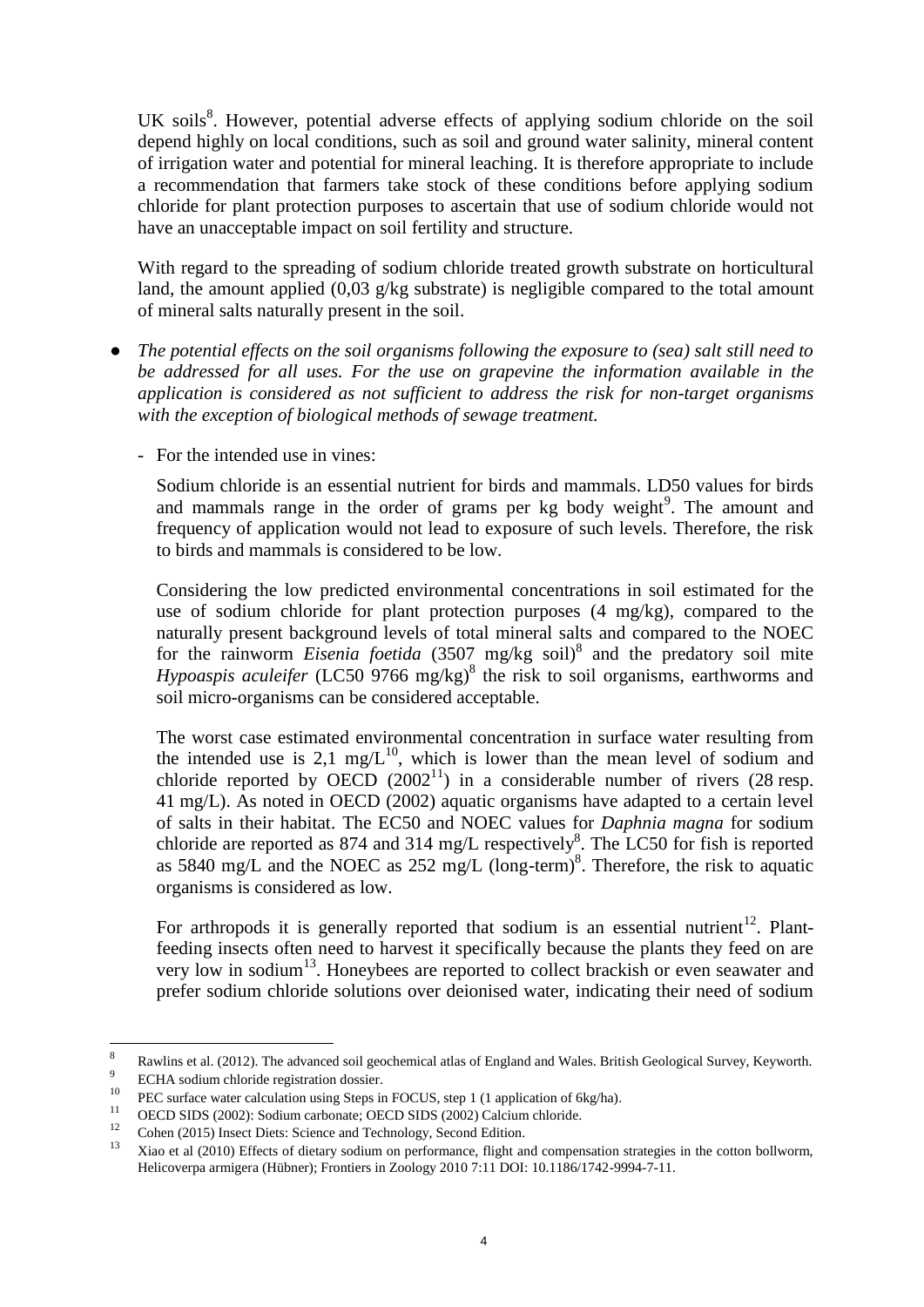chloride as a nutrient<sup>14</sup>. They respond preferentially to a sodium chloride solution of 1,5% and accept water with sodium chloride concentrations higher than  $2\%$ <sup>15</sup>. Therefore risk to honeybees is assumed to be low. For other non-target arthropods data on standard test species is not available, but since LD50 values for arthropods generally range in the grams per kg range (e.g. silkworm larvae, LD50 8900 mg/ $L^8$ ) an unacceptable residual effect of the intended use is not expected, allowing rapid natural regeneration from surrounding fields. Therefore, the risk to non-target arthropods is assumed to be low.

- For the intended use in mushrooms:

Soil organisms are not exposed to sodium chloride during the growth stage of the crop. The exposure of soil organisms from the spread of the discarded growth medium on horticultural land can be expected to be negligible compared to the total amount of minerals naturally present in the soil (see above). Therefore, the risk to soil organisms is concluded to be low.

### **4. Identity and biological properties**

The main properties of sodium chloride are given in Appendix I.

The sodium chloride used shall be of food grade quality.

It has been established that for sodium chloride of food grade quality as notified by the applicant, no relevant impurities are considered, on the basis of information currently available, of toxicological, ecotoxicological or environmental concern.

## **5. Particular conditions to be taken into account in relation to the uses as basic substance of sodium chloride**

Sodium chloride must be identified by the specifications given in Appendix I and must be used in compliance with conditions of supported uses as reported in Appendixes I and II.

The following conditions for use deriving from assessment of the application have to be respected by users:

- Only uses as basic substance being a fungicide and insecticide are approved.
- The use of sodium chloride shall not exceed 6 kg/ha per year.

The user is advised to take into account the salinity of the soil in his decision to apply sodium chloride, to ensure the application will not have a negative impact on soil fertility or soil structure.

 $14$ <sup>14</sup> Bonoan et al. (2017): Seasonality of salt foraging in honey bees (*Apis mellifera*); Ecological Entomology (2017), 42, 195–201 DOI: 10.1111/een.12375.

<sup>15</sup> Lau & Nieh (2016): Salt preferences of honey bee water foragers; Journal of Experimental Biology (2016) 219, 790-796 doi:10.1242/jeb.132019.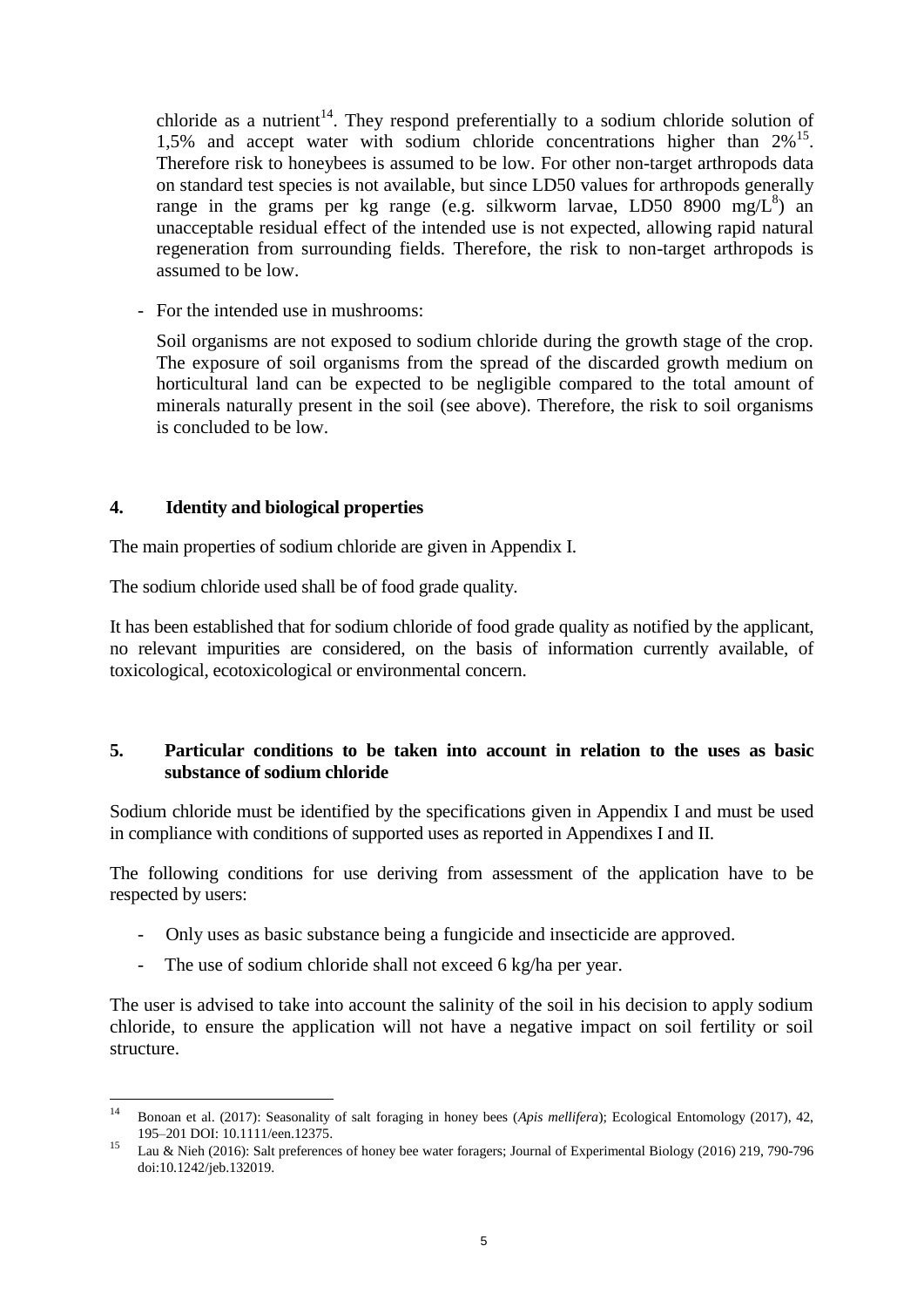Use of sodium chloride must be in compliance with conditions specified in the Appendixes I and II of this review report.

On the basis of the proposed and supported uses (as listed in Appendix II), no particular issues have been identified.

## **6. List of studies to be generated**

No further studies were identified which were at this stage considered necessary.

## **7. Updating of this review report**

The information in this report may require to be updated from time to time to take account of technical and scientific developments as well as of the results of the examination of any information referred to the Commission in the framework of Articles 23 of Regulation (EC) No 1107/2009. Any such adaptation will be finalised in the Standing Committee on Plants, Animals, Food and Feed, as appropriate, in connection with any amendment of the approval conditions for sodium chloride in Part C of Annex of the Regulation (EC) No 540/2011.

## **8. Recommended disclosure of this review report**

Considering the importance of the respect of the approved conditions of use and the fact that a basic substance will be not placed on the market as plant protection product, hence, no further assessment will have to be carried out on it, it is very important to inform not only applicants but also potential users on the existence of this review report.

It is therefore recommended that the competent authorities of Member States will make available such report to the general public and operators by means of their national relevant websites and by any other appropriate form of communication to ensure that the information reaches potential users.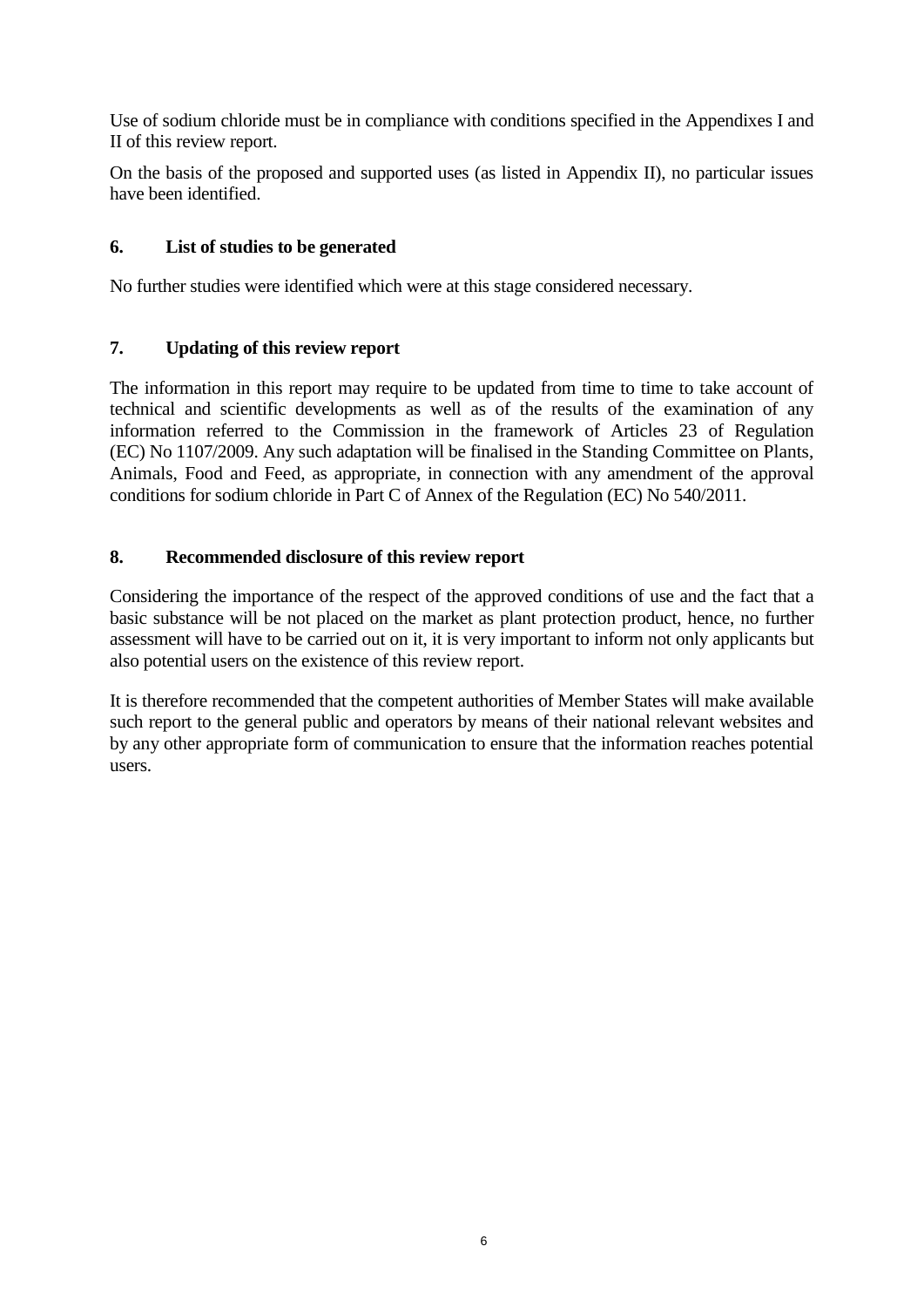## **APPENDIX I**

# **Identity and biological properties**

# SODIUM CHLORIDE

| <b>Common name (ISO)</b>                        | There is no ISO common name for this substance                                                                                                                                                                                                                   |
|-------------------------------------------------|------------------------------------------------------------------------------------------------------------------------------------------------------------------------------------------------------------------------------------------------------------------|
| <b>Chemical name (IUPAC)</b>                    | Sodium chloride                                                                                                                                                                                                                                                  |
| <b>Chemical name (CA)</b>                       | Sodium chloride                                                                                                                                                                                                                                                  |
| <b>Common names</b>                             | Salt, sea salt                                                                                                                                                                                                                                                   |
| <b>CAS No</b>                                   | 7647-14-5                                                                                                                                                                                                                                                        |
| <b>CIPAC No and EEC No</b>                      | 231-598-3(EINECS/ELINCS)                                                                                                                                                                                                                                         |
| <b>FAO</b> specification                        | Not available                                                                                                                                                                                                                                                    |
| <b>Minimum purity</b>                           | 970 g/kg, food grade                                                                                                                                                                                                                                             |
| <b>Relevant impurities</b>                      | none                                                                                                                                                                                                                                                             |
| <b>Molecular mass and structural</b><br>formula | Na <sup>t</sup> Cl $(58.44 \text{ g/mol})$                                                                                                                                                                                                                       |
| <b>Mode of Use</b>                              | Foliar spraying / Hand application                                                                                                                                                                                                                               |
| <b>Preparation to be used</b>                   | Water soluble powder (SP)<br>The user is advised to take into account the salinity of the soil<br>in his decision to apply sodium chloride, to ensure the<br>application will not have a negative impact on soil fertility or<br>soil structure.<br>Granule (GR) |
| <b>Function of plant protection</b>             | Fungicide, insecticide                                                                                                                                                                                                                                           |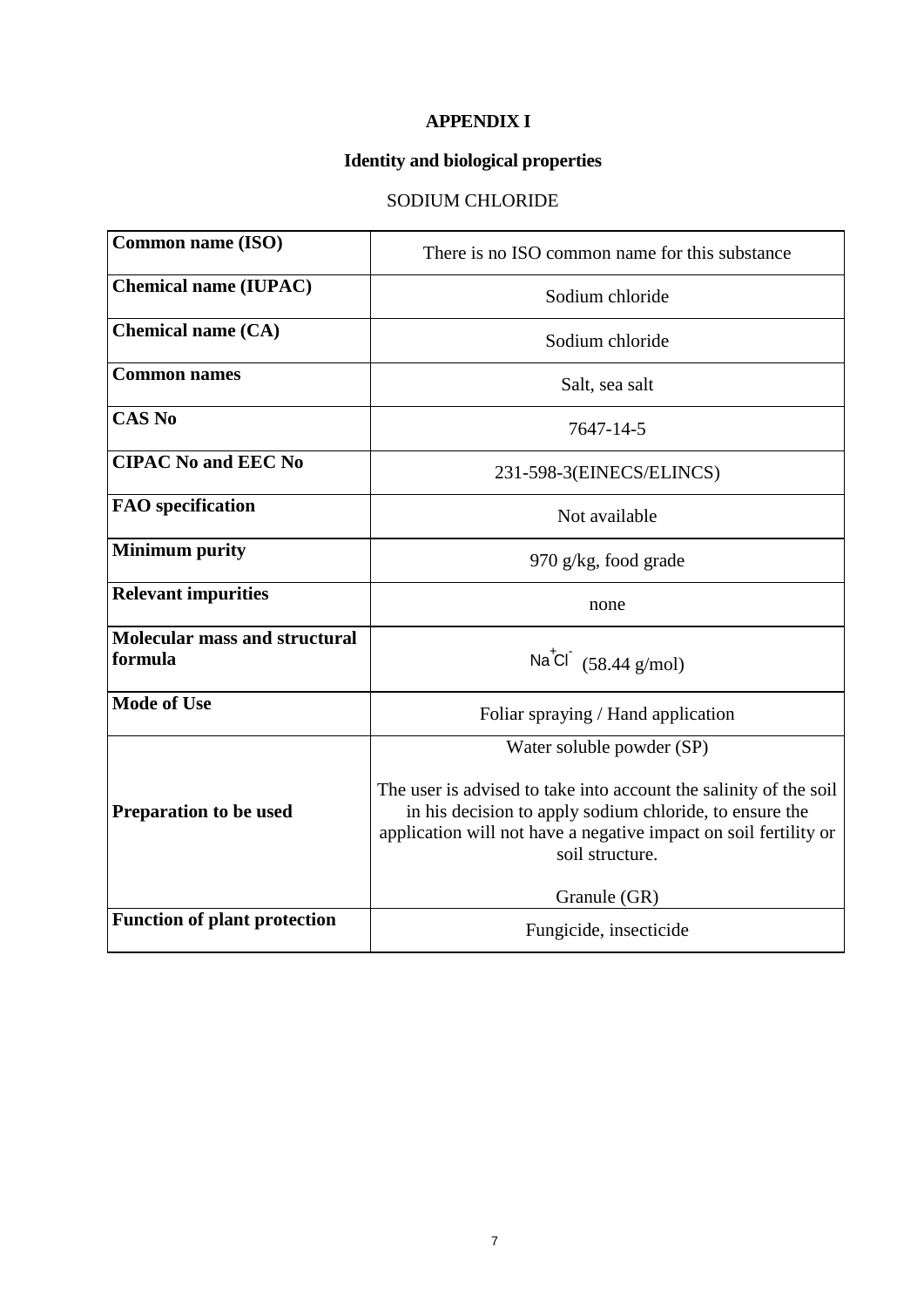### APPENDIX II

### **List of uses supported by available data SODIUM CHLORIDE**

#### **Fungicide use**

| <b>Crop</b><br>and/or          | Member<br><b>State</b><br>or<br>Country | <b>Example</b><br>product<br>name<br>as<br>available<br>on the<br>market | F<br>G<br>(b) | Pests or<br>group of                                            | <b>Formulation</b>                      |                                   | <b>Application</b>                |                                                                                                 |                             |                                              |                                      | <b>Application rate per</b><br>treatment |                                               | <b>Total</b><br>rate                           | <b>PHI</b><br>(days) | <b>Remarks</b>    |
|--------------------------------|-----------------------------------------|--------------------------------------------------------------------------|---------------|-----------------------------------------------------------------|-----------------------------------------|-----------------------------------|-----------------------------------|-------------------------------------------------------------------------------------------------|-----------------------------|----------------------------------------------|--------------------------------------|------------------------------------------|-----------------------------------------------|------------------------------------------------|----------------------|-------------------|
| situation<br>(a)               |                                         |                                                                          |               | pests<br>controlled<br>(c)                                      | Type<br>$(d-f)$                         | Conc<br>0f<br>a.i.<br>g/kg<br>(i) | Method<br>kind<br>$(f-h)$         | Growth<br>stage and<br>season**<br>(j)                                                          | Number<br>min<br>max<br>(k) | Interval<br>between<br>applications<br>(min) | g<br>a.i./hl<br>min<br>max<br>(g/hl) | Water<br>l/ha<br>min<br>max              | g<br>a.i./ha<br>min<br>max<br>(g/ha)<br>$($ l | g<br>a.i./ha<br>min<br>max<br>(g/ha)<br>$($  ) | (m)                  |                   |
| Grapevine<br>Vitis<br>vinifera | All MS                                  | Not<br>relevant                                                          | F             | Fungi<br>diseases<br>Powdery<br>mildews:<br>Erysiphe<br>necator | <b>SP</b><br>Water<br>soluble<br>powder | >970                              | Foliar<br>application<br>spraying | From 1st<br>shoots<br>(BCH10)<br>to<br>cluster<br>tightening<br>(BBCH57)<br>Spring to<br>summer | to<br>2                     |                                              | 600<br>to<br>2000                    | 200                                      | 1200<br>to<br>4000                            | 1200<br>to<br>6000<br>(n)                      | 30                   | (n)<br>(o)<br>(p) |

(a): For crops, the EU and Codex classification (both) should be taken into account ; where relevant, the use situation should be described (e.g. fumigation of a structure)

(b): Outdoor or field use (F), greenhouse application (G) or indoor application (I)

(c): e.g. pests as biting and suckling insects, soil born insects, foliar fungi, weeds or plant elicitor

(d): e.g. wettable powder (WP), emulsifiable concentrate (EC), granule (GR) etc..

(e): GCPF Codes – GIFAP Technical Monograph N° 2, 1989

(f): All abbreviations used must be explained

(g): Method, e.g. high volume spraying, low volume spraying, spreading, dusting, drench

(h): Kind, e.g. overall, broadcast, aerial spraying, row, individual plant, between the plant – type of equipment used must be indicated

(i): g/kg or g/L. Normally the rate should be given for the active substance (according to ISO)

(j): Growth stage at last treatment (BBCH Monograph, Growth Stages of Plants, 1997, Blackwell, ISBN 3-8263-3152-4), including where relevant, information on season at time of application

(k): Indicate the minimum and maximum number of application possible under practical conditions of use

(l): The values should be given in g or kg whatever gives the more manageable number (e.g. 200 kg/ha instead of 200 000 g/ha or 12.5 g/ha instead of 0.0125 kg/ha

(m): PHI - minimum pre-harvest interval

(n): In case of 2 applications: one at 20 g/L + one at only10 g/L. Maximum total rate of salt shall not exceed 6 kg / ha per year.

(o): Careful application should be controlled in terms of spray and target should be only the foliage. Low volumes are recommended in order to avoid spill. It is recommended not to spray every year, only in emergency cases.

(p): Maximum total rate of sodium chloride shall not exceed 6 kg / ha per year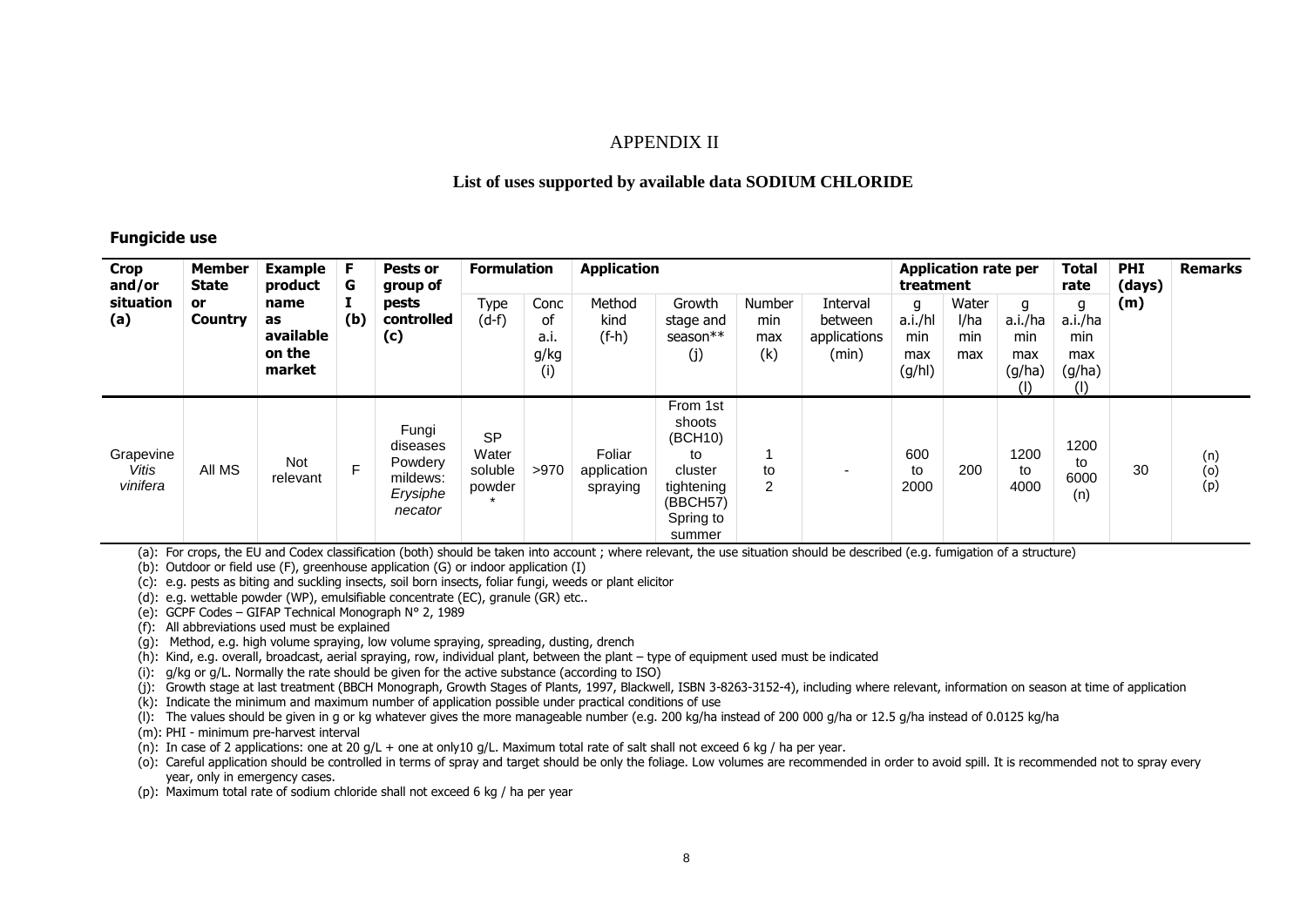| <b>Crop</b><br>and/or<br>situation<br>(a)            | Memb<br>er<br><b>State</b><br>or<br><b>Countr</b><br>y | <b>Exampl</b><br>e<br>product<br>name<br>as<br>availabl<br>e<br>on the<br>market | F<br>G<br>1<br>(b) | Pests or<br>group of<br>pests<br>controlled                                                                                                                                                                                           | <b>Formulation</b>                                                                                                                                                                                                                                                                                                   |                                             | <b>Application</b>                                  |                                                                                                    |              |  | <b>Application rate per</b><br>treatment |     |                 |                 | <b>PHI</b><br>(day<br>s)<br>(m) | <b>Remarks</b><br>$(*)$                                                                                                                                                                                                                                                                                                                                                                                                                                                                       |
|------------------------------------------------------|--------------------------------------------------------|----------------------------------------------------------------------------------|--------------------|---------------------------------------------------------------------------------------------------------------------------------------------------------------------------------------------------------------------------------------|----------------------------------------------------------------------------------------------------------------------------------------------------------------------------------------------------------------------------------------------------------------------------------------------------------------------|---------------------------------------------|-----------------------------------------------------|----------------------------------------------------------------------------------------------------|--------------|--|------------------------------------------|-----|-----------------|-----------------|---------------------------------|-----------------------------------------------------------------------------------------------------------------------------------------------------------------------------------------------------------------------------------------------------------------------------------------------------------------------------------------------------------------------------------------------------------------------------------------------------------------------------------------------|
|                                                      |                                                        |                                                                                  |                    | (c)                                                                                                                                                                                                                                   | Type<br>Meth<br>Growth<br>Numbe<br>Water<br>Conc<br>Interval<br>g<br>$(d-f)$<br>a.i./hl<br>of<br>l/ha<br>od<br>between<br>stage<br>$\mathsf{r}$<br>a.i.<br>and<br>min<br>kind<br>applicati<br>min<br>min<br>g/kg<br>$(f-h)$<br>season*<br>max<br>ons<br>max<br>max<br>$\ast$<br>(i)<br>(k)<br>(g/hl)<br>(min)<br>(j) | g<br>a.i./ha<br>min<br>max<br>(g/ha)<br>(1) | g<br>a.i.<br>ha<br>min<br>max<br>(g/h)<br>a)<br>(1) |                                                                                                    |              |  |                                          |     |                 |                 |                                 |                                                                                                                                                                                                                                                                                                                                                                                                                                                                                               |
| Mushroom<br>S<br>like<br><b>Agaricus</b><br>bisporus | All<br><b>MS</b>                                       | <b>Not</b><br>relevant                                                           | G                  | Fungal<br>diseases<br>like cobweb<br>disease<br>Cladobotryu<br>$m$ strains<br>(i.e.<br>Mycophilum<br>Dry Bubble<br><b>Disease</b><br>Lecanicillium<br>(Verticillium<br>) fungicola<br>Wet bubble<br>disease<br>Mycogone<br>perniciosa | <b>GR</b><br>Granul<br>e                                                                                                                                                                                                                                                                                             | >970                                        | Hand<br>Trow<br>el<br>Cup<br>Scoop                  | On<br>finding<br>the<br>pathogen<br><b>No</b><br>earlier<br>than<br>16 days<br>into grow<br>cycle. | $\mathbf{1}$ |  | 0.03g<br>/kg<br>of<br>substr<br>ate      | Dry | 80<br>to<br>100 | 80<br>to<br>100 | $\blacksquare$                  | Salt is used as a<br>spot treatment to<br>cover incidents of<br>disease. On a well-<br>managed farm,<br>disease will be<br>spotted early with<br>specialist teams<br>identifying and spot<br>treating. This<br>avoids harvesters<br>accidently<br>spreading disease<br>thorough<br>contamination of<br>Personal protective<br>equipment (ppe)<br>and transfer to<br>other areas. This in<br>turn will keep on<br>site disease levels<br>low and avoid the<br>use of large<br>volumes of salt. |